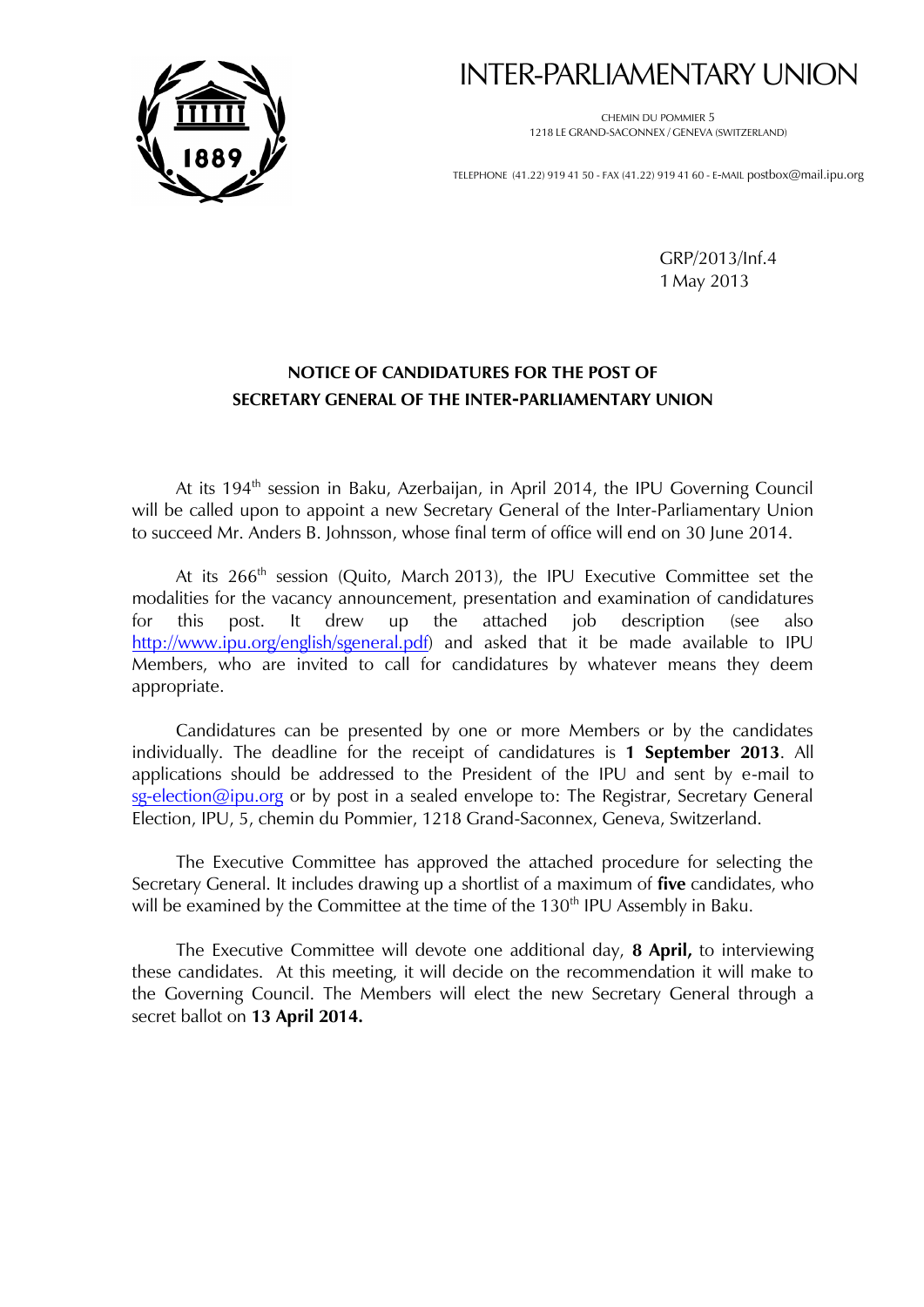## **VACANCY ANNOUNCEMENT FOR THE POST OF SECRETARY GENERAL OF THE INTER-PARLIAMENTARY UNION**

### **Functions**

Under the supervision of the Executive Committee, the Secretary General manages the Inter-Parliamentary Union and is accountable for the management of the Organization to the Governing Council.

He/she shall carry out the functions vested in the post by the Organization's Statutes and Rules or otherwise delegated by the IPU governing bodies. In particular, the Secretary General shall:

- Facilitate the work of the Members of the Organization in the framework of its annual programme of activities;
- Ensure that the Organization and its statutory organs function well and that Members are in a position to participate effectively in their activities;
- Ensure that the Statutes and Rules of the Organization are properly enforced and provide legal advice on their correct interpretation;
- Prepare proposals for the programme of work and the budget and be responsible for their implementation;
- Mobilize resources necessary for the functioning of the Organization;
- Make sure that the Inter-Parliamentary Union is represented at major regional and international conferences, foreseen as part of IPU activities;
- Liaise with regional and international organizations with a view to strengthening cooperation;
- Manage the Secretariat and resources of the Organization;
- Disseminate information on the Organization and its work.

## **Skills**

Candidates shall possess leadership and negotiating skills.

They shall be fully committed to the values of democracy, to gender equality and to parliamentary institutions, as well as to the principles of international cooperation.

They shall be skilled in diplomacy and able to work in a multicultural environment.

Their moral authority shall be beyond reproach and they shall be able to lead by example and create a team spirit.

They shall have a high sense of responsibility and show political neutrality coupled with initiative and dynamism.

## **Qualifications**

Candidates shall possess a minimum of fifteen years' working experience at a progressively higher level of responsibility; part of their experience shall be in relation to knowledge of activities and processes of national or international parliamentary assemblies. Through their experience they shall be familiar with human resources management and with managing a budget.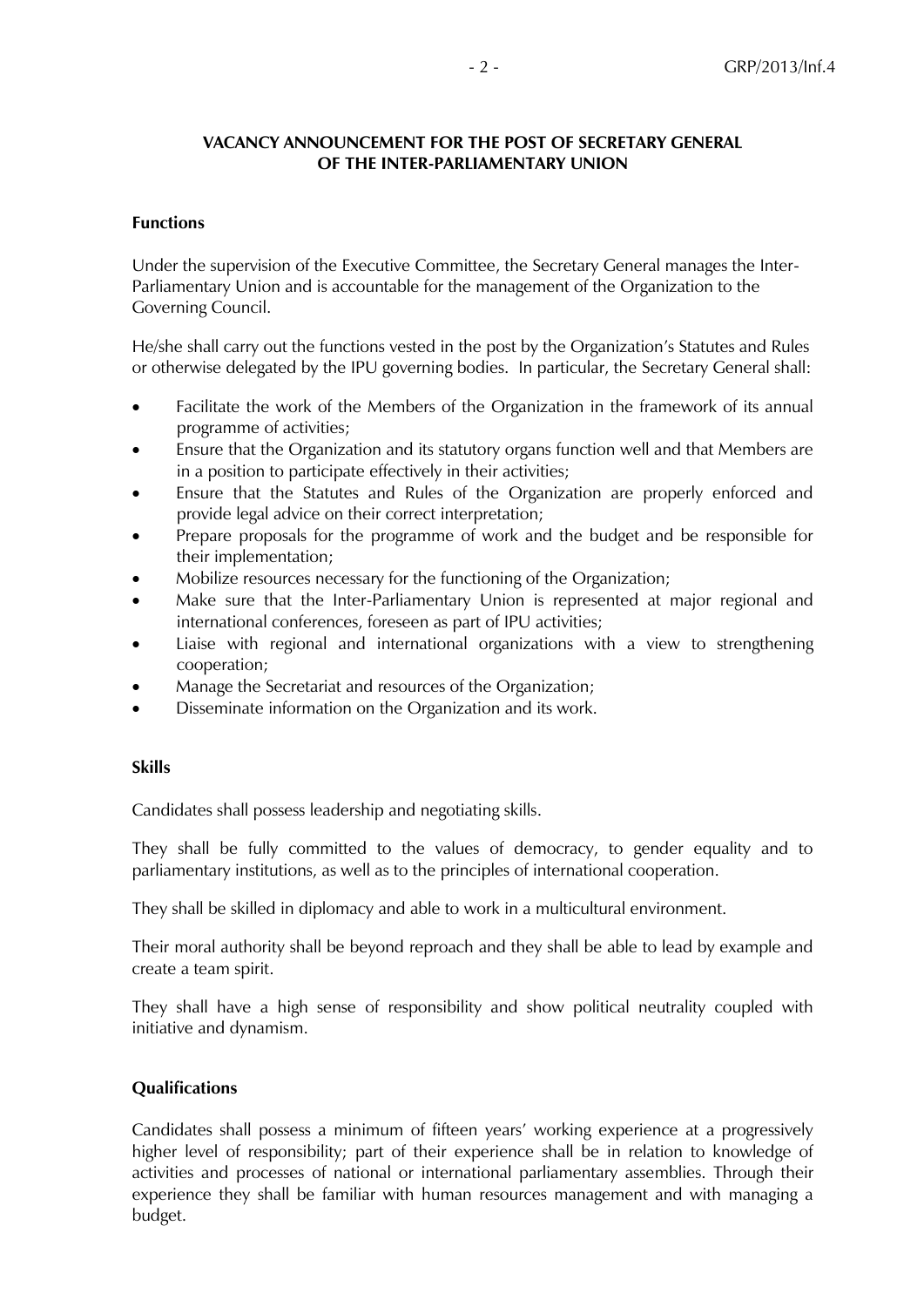They shall be knowledgeable about constitutional law and constitutional matters.

A solid knowledge of international relations, multilateral institutions and international organizations will be highly valued.

## **Education**

They shall have completed a university degree and possess a post-graduate degree or equivalent experience.

#### **Languages**

They shall have a very sound knowledge of the two official languages of the Organization – English and French – and if possible, good knowledge of one of the two other working languages – Arabic and Spanish.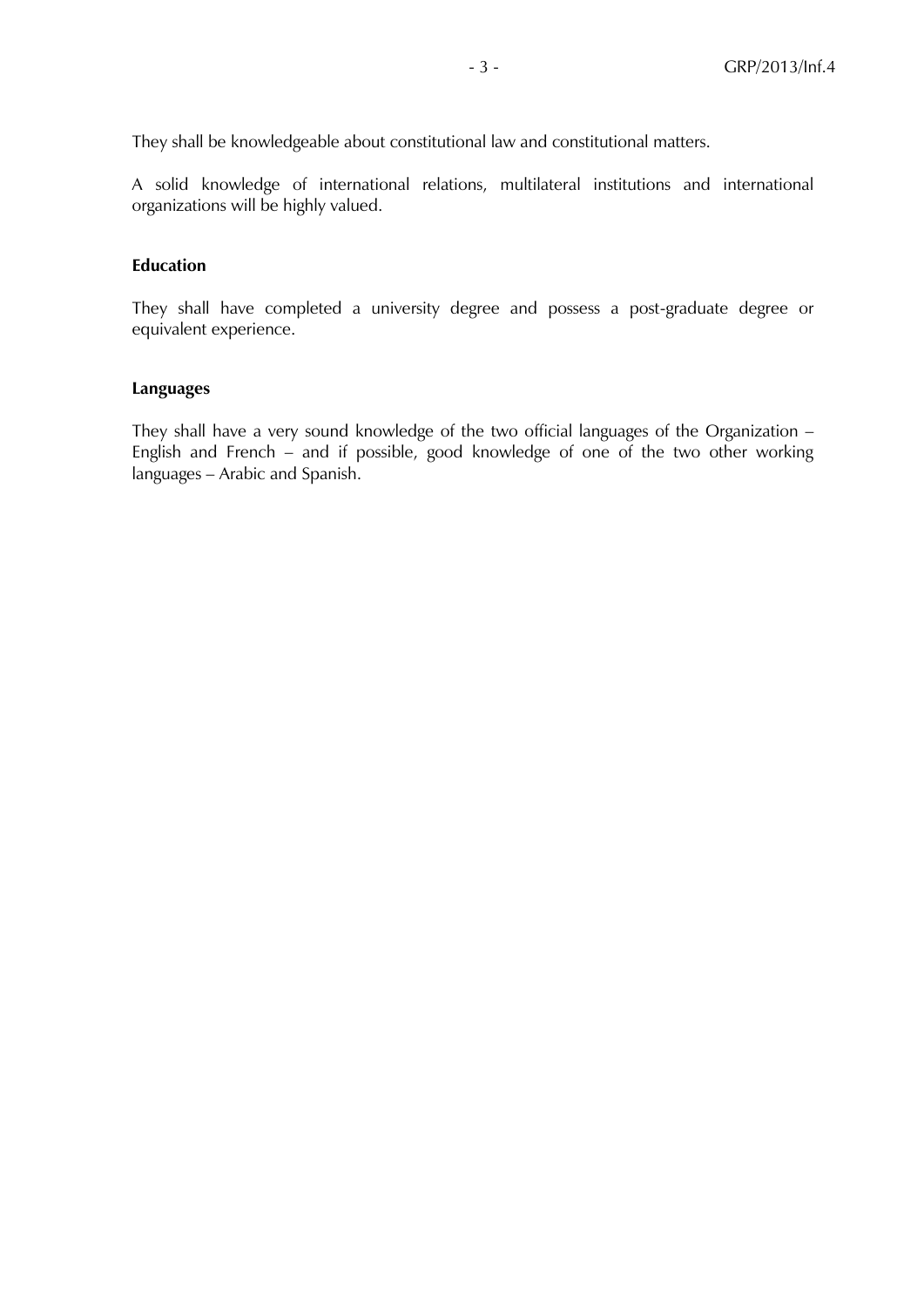#### **PROCEDURE FOR SELECTING THE SECRETARY GENERAL OF THE INTER-PARLIAMENTARY UNION**

#### **Vacancy announcement**

The selection process for the post of Secretary General will commence fifteen months before the expiry of the current term of the Secretary General.

A vacancy announcement containing a description of the functions of the Secretary General and the skills and qualifications required of candidates will at that time be circulated to all Member Parliaments of the IPU.

The announcement will also be placed on IPU's website and shared with the United Nations system. All parliaments will be invited to publicize the announcement in the manner they deem fit.

At the same time as it finalizes the vacancy announcement, the Executive Committee will agree on a set of minimum requirements that have to be met by candidates in order to be retained during the initial selection process.

#### **Presentation of candidatures**

Candidatures can be submitted by the candidates themselves or by one or more Members of the IPU.

Candidatures shall be submitted within a period of four months from the date of the official vacancy announcement.

Each candidature shall be submitted in one of the two working languages of the IPU – English and French – and shall consist of a letter of motivation accompanied by a curriculum vitae.

Each application will be received in confidence and recorded by the Director of Support Services, who will act as registrar and will also respond to enquiries from candidates.

#### **Shortlisting of candidates**

At the end of the period for presenting candidatures, the President of the IPU, assisted by the registrar, will examine all candidatures to ensure that they meet the minimum requirements for the post contained in the vacancy announcement. Any candidate who does not meet these requirements will be eliminated from the process.

The complete documentation submitted by all candidates who meet the minimum requirements will be reviewed by the President of the IPU and the Vice-President of the Executive Committee who will together draw up an initial shortlist consisting of the twenty best qualified candidates.

The complete documentation of these candidates will be shared with each member of the IPU Executive Committee together with a report from the President on the conduct and outcome of the pre-selection procedure.

After studying the candidatures, each member of the Committee will indicate up to a maximum of five candidates which he or she proposes to maintain on the shortlist.

The Committee members will communicate their preferences to the Secretariat through a confidential procedure within a month of receiving the documentation.

The five candidates who receive the largest number of preferences will be shortlisted.